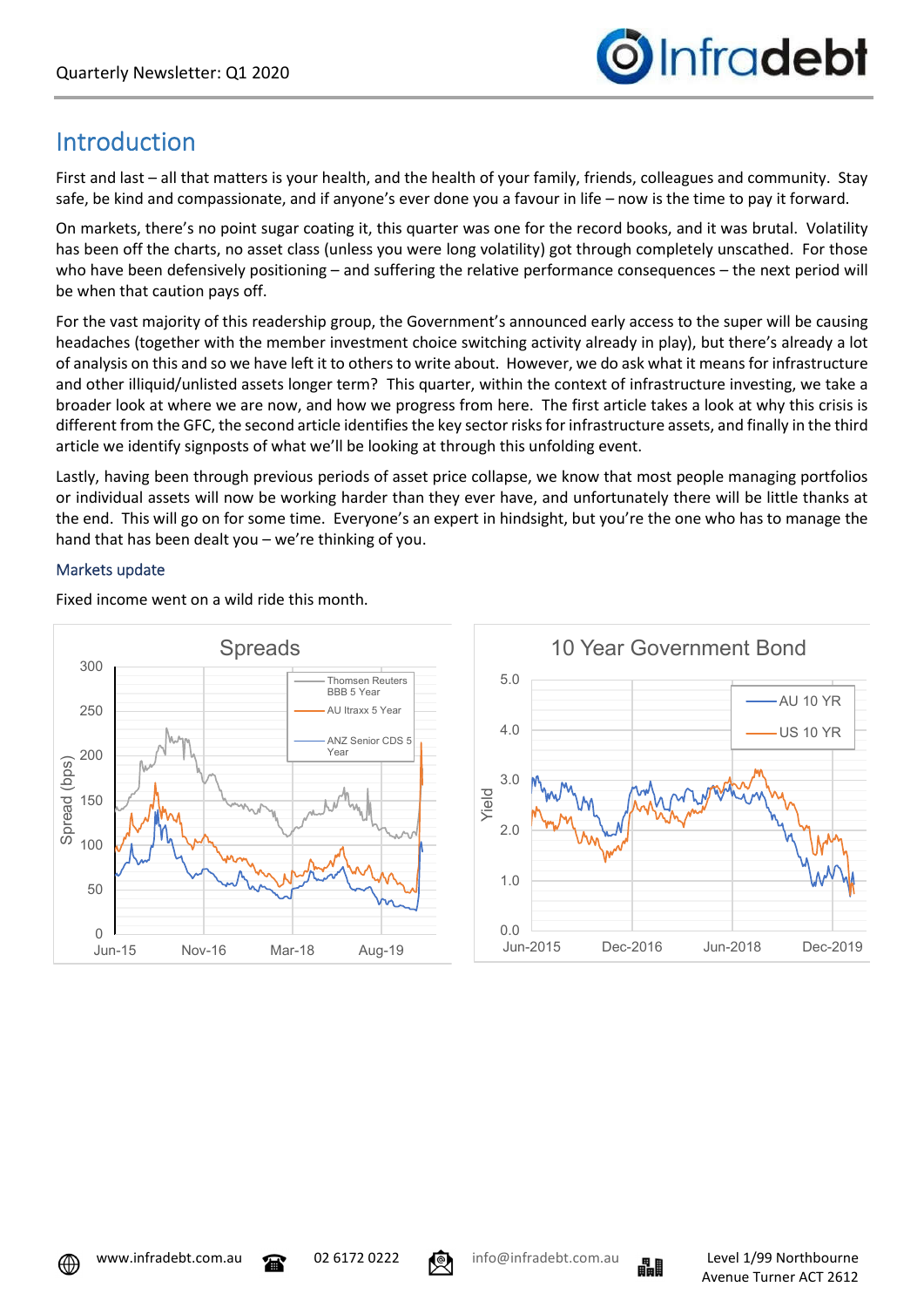## Quarterly Newsletter: Q1 2020





## New issuance and refinancing

Not a lot of transaction activity this quarter which is not unexpected given the turmoil in markets.

| Date   | <b>Borrower</b>                                   | Instrument | Size (m) | Term (Yrs)         | Curr.      | Pricing/Notes               |
|--------|---------------------------------------------------|------------|----------|--------------------|------------|-----------------------------|
| Jan 20 | AquaSure Finance<br>Pty Ltd                       | Loan       | 350      | 10                 | <b>AUD</b> |                             |
| Jan 20 | Hornsdale Battery<br>Expansion                    | Loan       | 58       | Not listed         | <b>AUD</b> |                             |
| Jan 20 | Hornsdale Wind<br>Farm                            | Loan       | 658      | 15/17/18/<br>20/22 | <b>AUD</b> |                             |
| Feb 20 | <b>Nexus</b><br>Infrastructure<br>Finance Pty Ltd | Loan       | 400      | 5                  | <b>AUD</b> |                             |
| Feb 20 | Spark<br>Infrastructure                           | Loan       | 400      | 3/5                | <b>AUD</b> |                             |
| Feb 20 | Hills Motorway<br>Management Ltd                  | Loan       | 815      | 10/15              | <b>AUD</b> | BBSY + 160 / BBSY<br>$+185$ |

#### Equity and other news

- Squadron Energy and Federation Asset Management have finalised the purchase of **Windlab** (WND.AX) at \$1 per share (compared to a prior trading price of around \$0.70). The proposal still needs to be voted on by shareholders (which seems likely).
- Kuwait's Wren Infrastructure is looking to sell its 19.9% stake in **Transgrid** having trigger the pre-emptive rights regime with other shareholders. Newspaper reports are that Canadian pension fund OMERS has been lined up to purchase the stake (assuming other shareholders pass on their pre-emptive rights). Transgrid was purchased at an aggressive 1.6x RAB and the sale price may exceed that!





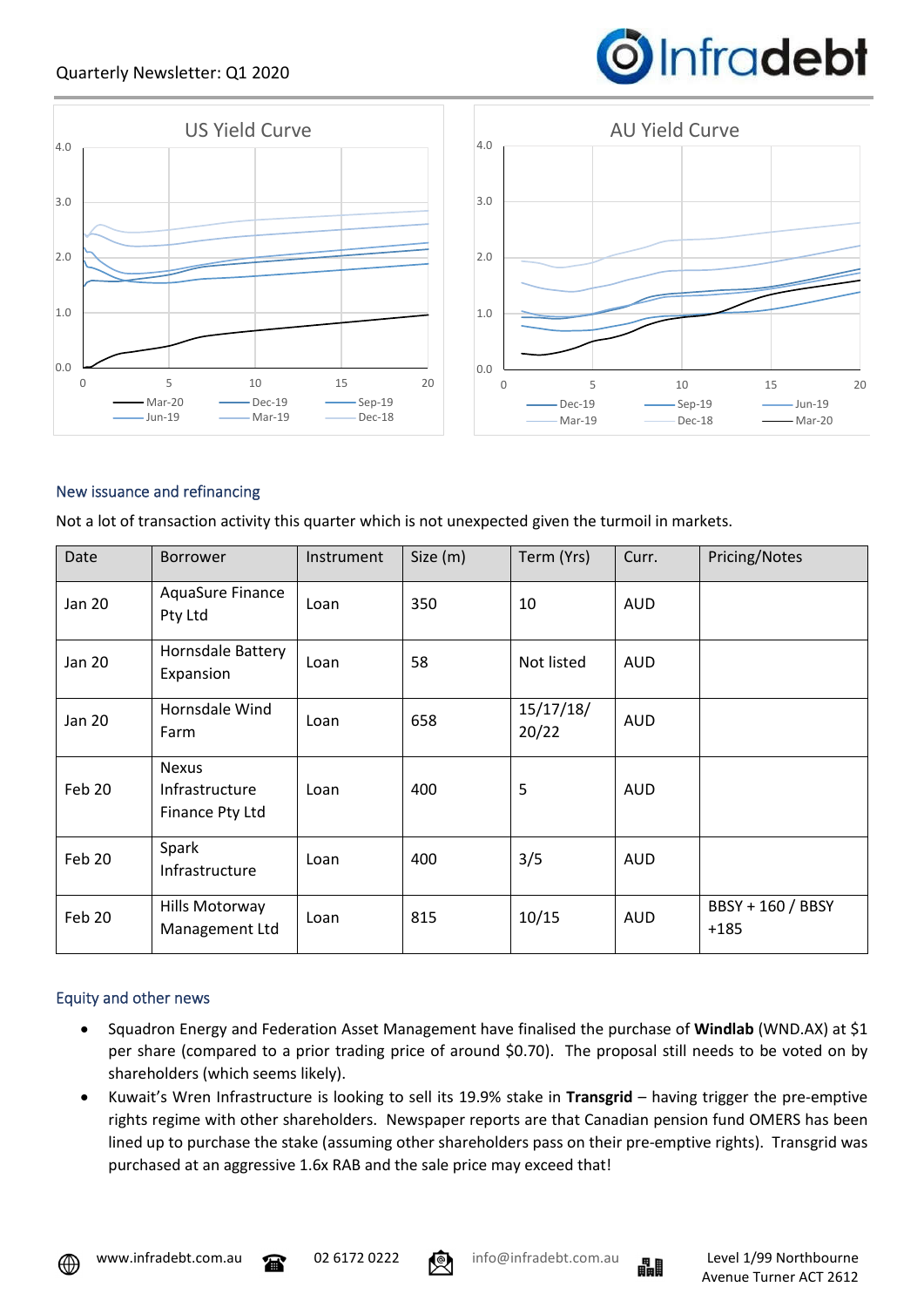

- The NSW Government launched a scoping study for sale of its residual 49**% West Connex holding** (the first 51% was purchased by a Transurban led consortium). It is not clear if the sales process will go ahead in light of the COVID19 situation.
- **Decmil** has been in trading halt since 24 February amid disputes re the construction of modular prisons in New Zealand and the **Sunraysia** solar farm (one of the five solar/wind farms in NSW and Victoria that are currently constrained by AEMO for system strength reasons).
- While on the topic of constraints, AEMO has imposed new constraints for three Queensland renewables projects (**Mount Emerald wind farm**, **Haughton solar farm** and the **Sun Metals Solar Farm**), echoing the constraints applied to five projects in the "Rhombus of Regret" in NSW/Victoria.
- **Wiggins Island Coal Terminal** was back in the news with one of the senior lenders MUFG allegedly selling out at between 50 and 55 cents in the dollar. The project has been in extended financial stress – with debt effectively owning the project – for a number of years.
- Sticking with coal terminals, **Brookfield** announced the potential sale of its **Dalrymple Bay Coal Terminal** in February before abandoning the sale process in March. It would have been an interesting sale process as it would have tested institutional appetites for coal assets (which aren't too popular from an ESG perspective).
- The HRL Morrison managed UTA has purchased a 15% stake in the **Sydney Desal PPP** from TIF. Following the transaction, Sydney Desal will be owned 60% by Ontario Teachers and 40% by UTA. Pricing of the sale wasn't disclosed.
- The winner of the Queensland 400 renewable energy auction has been announced. Acciona was awarded the entire 400MW of capacity contract. The underlying project – the **MacIntyre Wind Project** will be a whopping 1029MW of capacity. No announcement has been made as to who equity is, or PPA pricing, but it said to be very aggressive.

# This time is different

The saying goes that "This time is different" are the four most expensive words in finance! Well ignoring that – here goes – this is how we think the COVID19 crisis (the Great Pandemic perhaps) will be different from the Global Financial Crisis:

- Much more synchronised globally. China locked down in late January 2020. The rest of the world has started locking down in March. This has provided for an incredibly synchronised global slowdown. By contrast, in the GFC we had asset backed security markets seize up in the US in Q1/Q2 2007, broader credit markets started to fail in 2<sup>nd</sup> half of 2007, Bear Sterns collapse in Feb 2008 and Lehman fail in September 2008 and then the eventual trough in markets in 2009. While it didn't feel like it at the time, this was a gradual and evolving process of cascading contagion. Unemployment drifted steadily up over this period. By contrast, in this crisis unemployment is exploding (for example, three million new unemployment claims in the US last week). The good news, if there is any, is that as lock down conditions ease, this should provide for a spurt to growth as more of the economy is able to function.
- Crisis starts with policy interest rates near zero. By definition this limits the effectiveness of monetary policy. While some regions (Europe and Japan) have gone down the route of negative rates, this has come at a huge cost to their banking systems. I think that the US (and also Australia) will be very keen to avoid resorting to negative rates if at all possible. Instead, if the crisis deepens, we should expect ever greater quantitative easing (that is, central banks buying government bonds). In fact, we shouldn't be too surprised if central banks take QE well beyond government bonds into purchases and deep into corporate credit (way beyond high rated Investment Grade) and even equities (Japan is already there).
- Supply shock as well as a demand shock. The GFC was effectively a pure demand shock as the seizing up of credit markets and enforced deleveraging drove a rapid fall in demand. By contrast, the COVID19 lockdowns imply supply constraints as well as demand destruction. Supply chains are being disrupted. The Trump Trade Wars triggered a reversal of globalisation. COVID19 will sharply accelerate this trend. There will be a sharp divergence in inflation. Some sectors will see sharp price rises because demand remains steady (or increases)



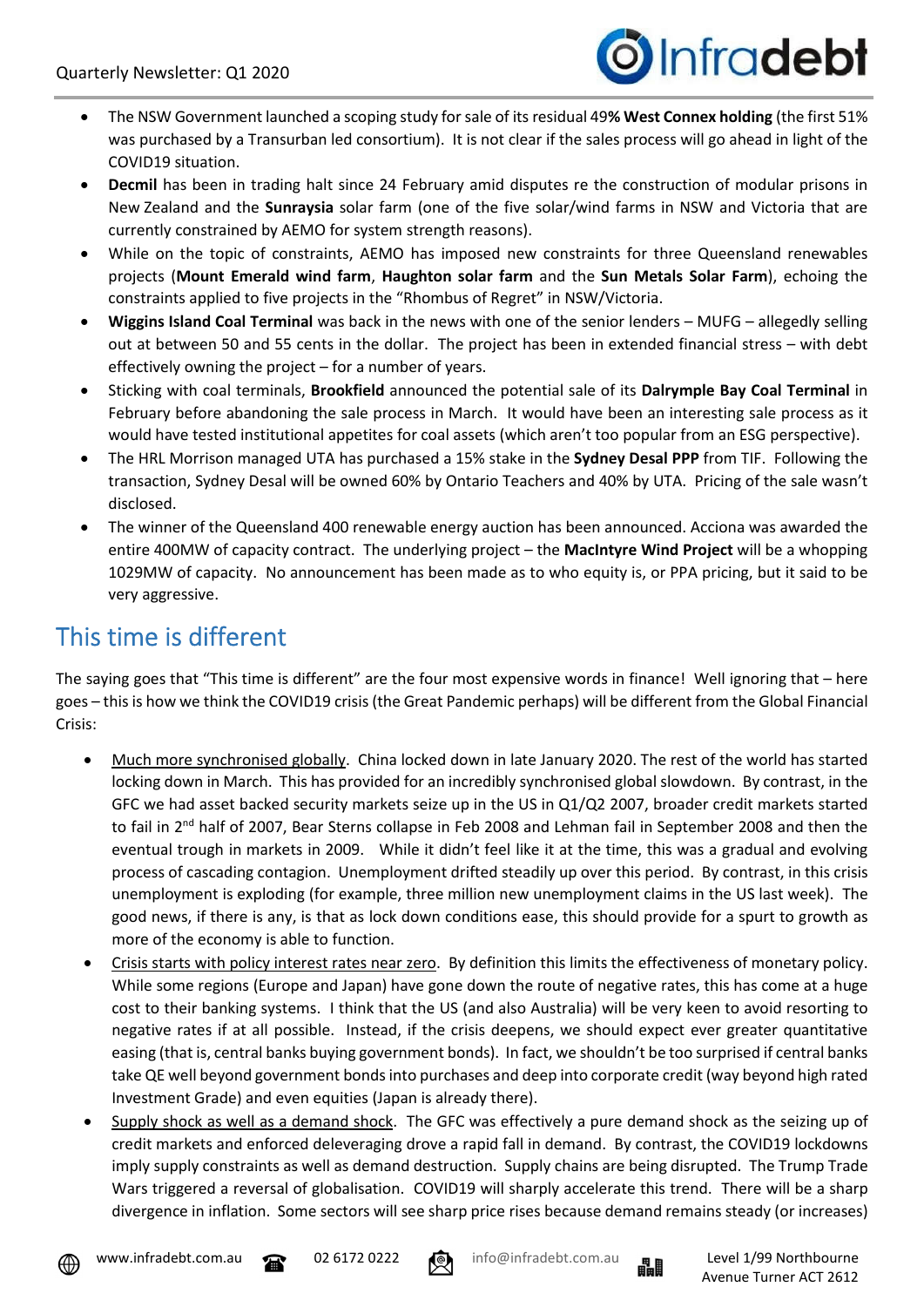

and supply is constrained (and higher prices are needed to bring online new local higher cost sources of supply). Contrasting against this, some sectors will see massive deflation, as demand collapses (and supply is unconstrained). For example, consider the contrasting fortunes of face masks/food basics vs hotel rooms. Whether this crisis is inflationary or deflationary will depend on timing (it is deflationary at the start, but perhaps inflationary once the fiscal and monetary response arrives) and sector.

- Many governments start the crisis in a very weak fiscal position. The US was running a \$1 trillion deficit before the crisis. They have just passed a \$2 trillion plus stimulus package. The US enjoys the privilege of being the world's reserve currency and perhaps this means they can run whatever deficit they like. Time will tell. However, for countries other than the US, if they go into this crisis with unsustainable government debt and deficits, then their capacity to provide fiscal stimulus is constrained or the currency/interest consequences if they do is something to watch out for.
- Fiscal policy will dominate monetary policy. Without doubling up on the points above, the GFC was about the dominance of monetary policy. This rewarded asset prices more than GDP growth – marking a sharp increase in inequality (which has in turn underpinned the rise of populism). I believe fiscal policy will dominate monetary policy in this crisis. As investors (aka asset owners) we need to keep in mind that this is likely to be fundamentally redistributive. Over the last decade asset prices outperformed GDP by a multiple, we need to contemplate the scenario that asset prices underperform GDP on the way down, as fiscal spending props up income and GDP growth, but not asset prices.
- Investors more sensitive to illiquidity/credit risks. The old saying is that generals are always fighting the last war. One element of this is that super fund members and investors are going to instinctively assume that some of the patterns of the GFC will be repeated this time. For super funds, who saw a lot of member switching (ie members switching out of the balanced member investment choice into a cash or very conservative investment choice), it will happen again and in my view it will happen larger and faster. The newly announced early release of super provisions are likely to cause substantial additional liquidity problems for individual superannuation funds (those with low average balances and young members). Similarly, having witnessed credit contagion in the GFC and how a sufficiently large problem in one sector (US sub-prime) can spread out and infect the whole system, will be quick to jump to the same conclusions again. During the GFC it was the freezing of enhanced cash funds that was the surprise. This time around, watch out for "liquid" credit funds. Many funds have offered the promise of much higher liquidity to their investors than really exists in the underlying assets (particularly in a crisis). It wouldn't be a surprise if some open-ended funds were forced to impose a freeze on redemptions.

These are some of the key differences from our perspective. What else should investors be looking out for? Please get in contact with us by email to share your thoughts, if you like, we're happy to share with the broader readership group (there will be no IP theft at Infradebt!)

## Key risks – an infrastructure sectoral view

The COVID19 crisis and ensuing credit crunch will hit different assets in different ways. The intention of this article is to provide a quick ready reckoner on what we see being the key risks for each of the traditional infrastructure sectors. In our view, there are two shocks in play:

- A revenue/volume shock as COVID19 shutdowns (and the associated economic downturn) hit volumes/revenues. The most classic example of this would be the hit to passenger volumes from the virtual shutdown of the airline industry.
- A credit shock as lending conditions for all assets (not just infrastructure) tighten resulting higher credit margins and lower leverage levels.







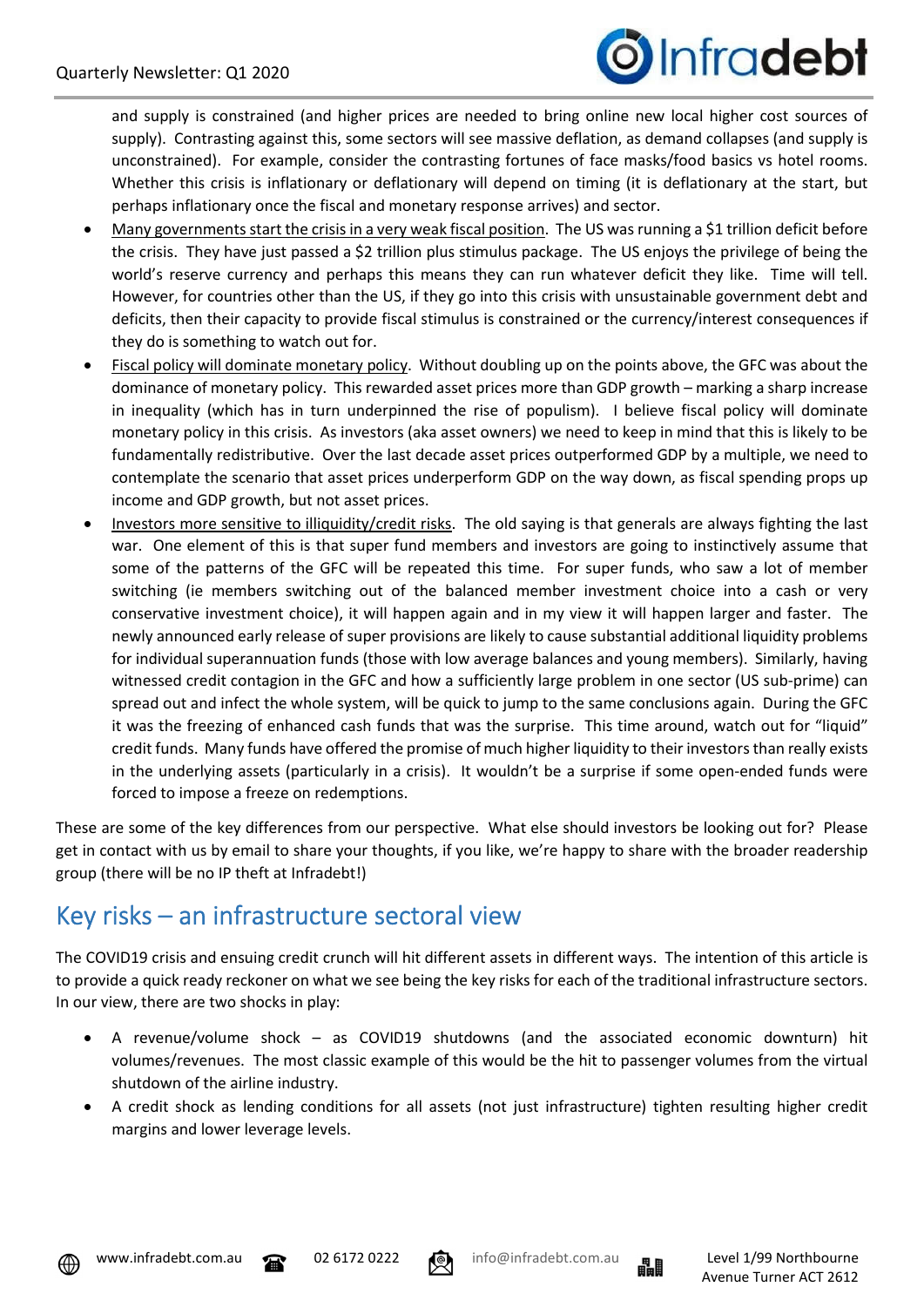



The following sections briefly outline our views for each sector.

**Patronage assets** – that is, airports, toll roads, ports, etc. For these assets the risk is the short-term collapse in volumes. While this will be painful – particularly where the reduction is particularly severe (eg airports) – it is likely to be temporary. In fact, the hallmark of a quality infrastructure asset (and proof of its underlying monopoly) is its capacity to bounce back and return to the previous trend. The following charts illustrate this behaviour for ports (taking Longbeach CA as example) and airports (taking the Hong Kong Sydney city pair).



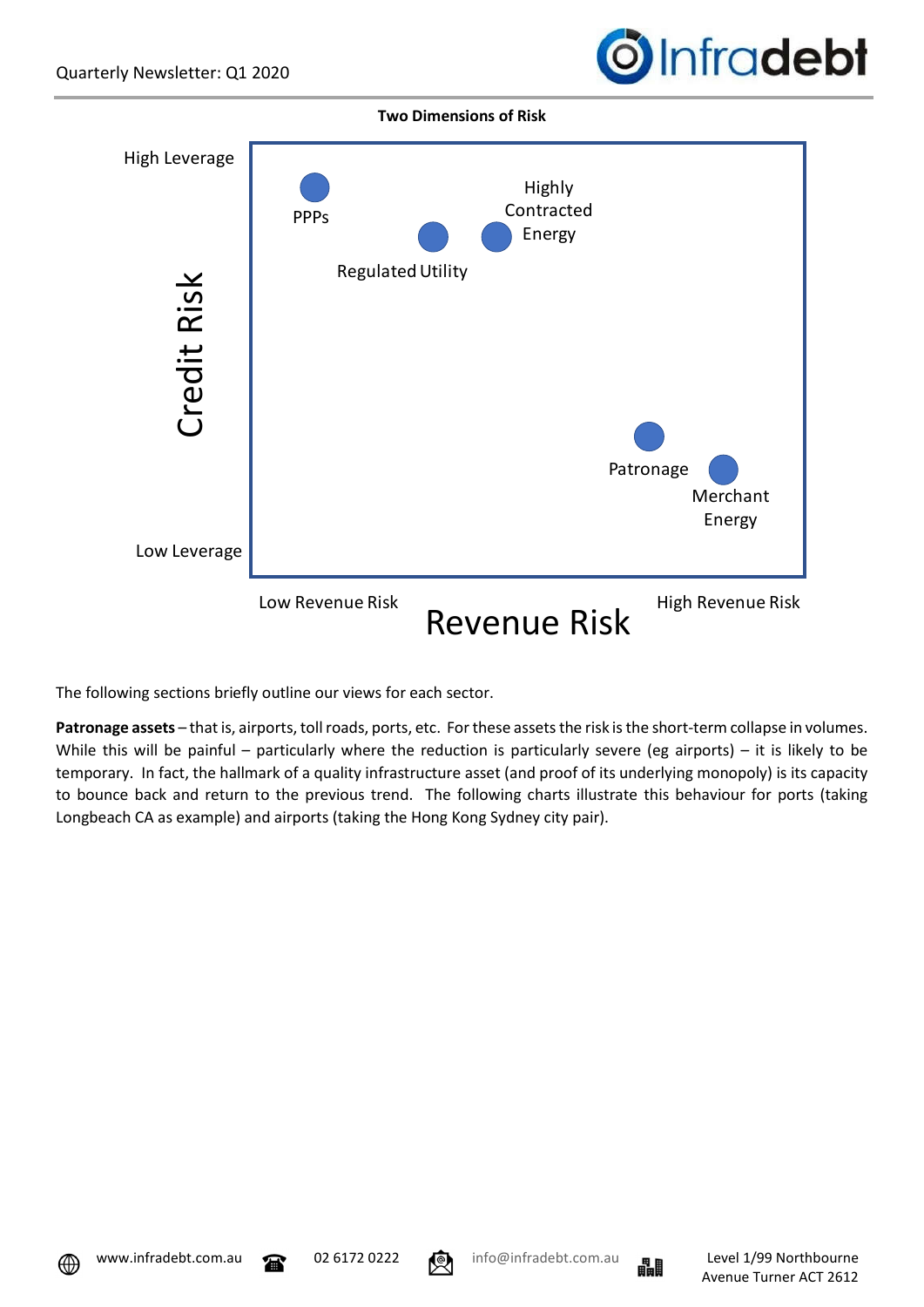

Cargo volumes rebounded after each period of economic slowdown and passenger numbers recovered after the SARs outbreak in 2003.



**Regulated assets** – that is, electricity and gas transmission and distribution networks. These assets should enjoy good revenue stability through a crisis. Their key risk is on the credit shock side.

A typical regulated asset often has substantial capex programs that need to be debt funded (i.e. it is not uncommon for half of operating cash flow to need to be invested in regulatory capex). In good times, this capex is easily debt funded. However, in the face of the current credit shock, utilities face the risk of a double whammy. That is the



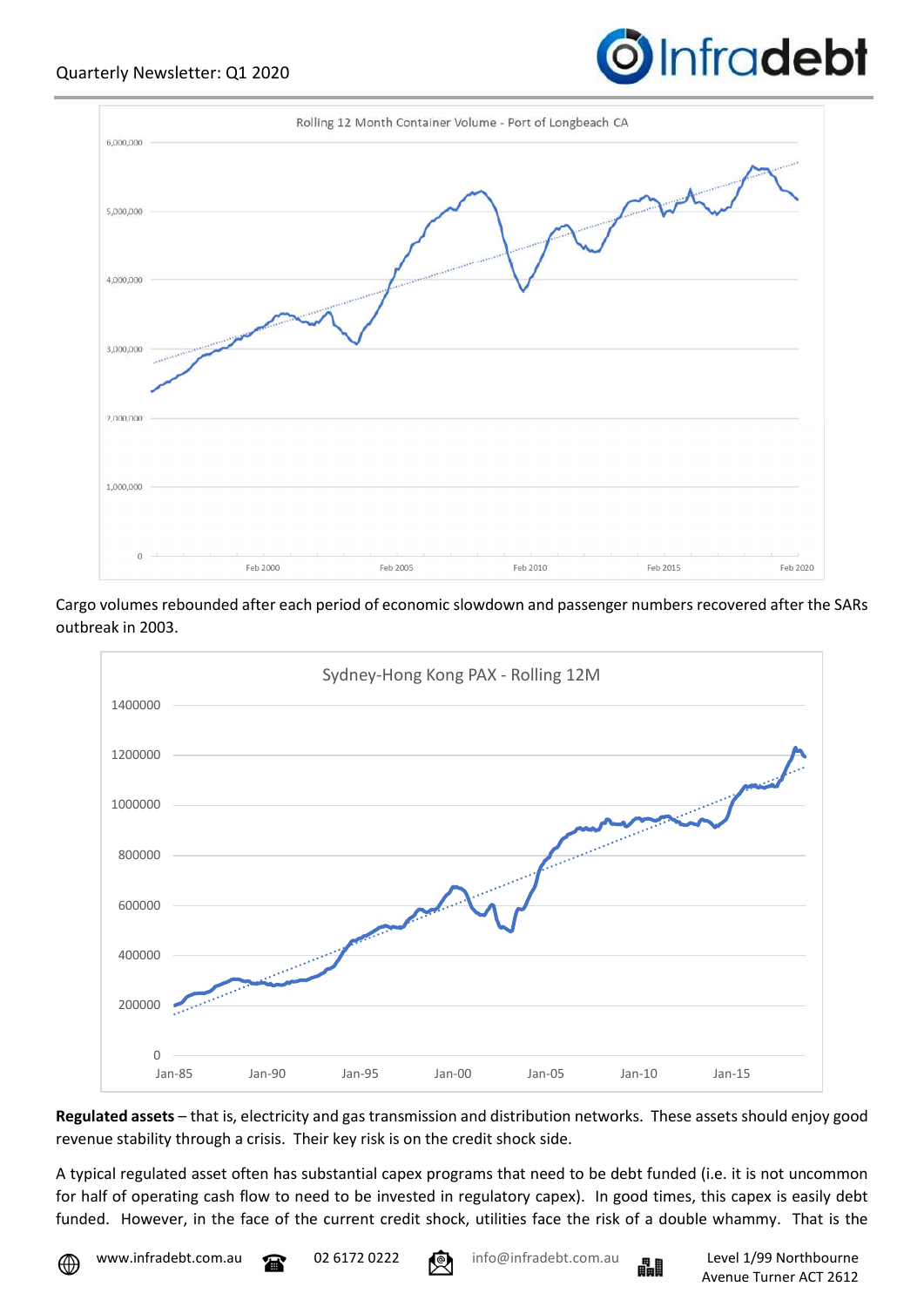combined effects of a forced deleveraging on their existing debt level as well as challenges in financing their ongoing capex.

In theory, under building block based regulatory regimes, utilities should benefit from a higher allowable rate of return when credit spreads widen. However, the reality is that the regulatory WACC will only respond to sharp increase in risk premia with a lag. Furthermore, most utilities have higher actual gearing than that assumed by regulators. This means the rise in WACC is unlikely to fully compensate for the higher cost of debt.

As a final risk factor on this front, the experience in the GFC in the UK was one of political/regulatory interference to stop higher risk premia feeding through the regulatory framework to higher regulated revenues. This left regulated utilities squeezed between fixed revenues and a higher cost of capital.

**PPPs**. For most PPPs the revenue side should be fine. The key risk is refinance risk. Post GFC most new PPPS have been financed with five year mini perm structures, with the project left exposed to credit margins post year five. That is a debt structure where the debt of a 30 year PPP is financed through a sequence of six consecutive five year debt facilities.

For these projects, equity returns will be squeezed between higher refinance costs compared with fixed revenues.

It is Important to recognise this dynamic will be quite slow moving. The impact will be felt at the next refinance date – which could be up to five years away. Credit markets may recover by then. If they don't, PPP projects are very highly levered, and so even a modest increase in refinance costs will necessitate a substantial equity injection to de-lever.

In the near-term, valuers will adopt more conservative refinance assumptions and this will hit valuations. In a world of lower base rates, the credit margin is a much bigger share of the overall cost of debt and so sensitivity to credit margins has increased as base rates have fallen. (for example, see newsletter article Not All DSCRs are Created Equal from Q2 2017 which explores this issue in depth).

It is also important to note that equity stakes in PPPs are being valued at extremely aggressive discount rates (6-8% equity IRR). While base rates are likely to stay low, in a distressed environment these equity IRRs could gap higher. As with all very long duration assets, changes in discount rates can have a big impact on equity valuations.

**Energy assets**. Electricity prices are likely to fall in the short term on the back of lower demand and lower oil/gas prices (and gas prices are a key driver of bidding behaviour by generators). The impact on energy assets will depend on the level of electricity price exposure (i.e. how much PPA contracting is in place) as well as debt exposure (and, hence, refinance risk and cost of debt exposure). It is likely that highly contracted projects will have higher debt, and hence this will be the key return driver. That is, a fully contracted will behave more like a PPP, while a more merchant project would perform more like a patronage asset.





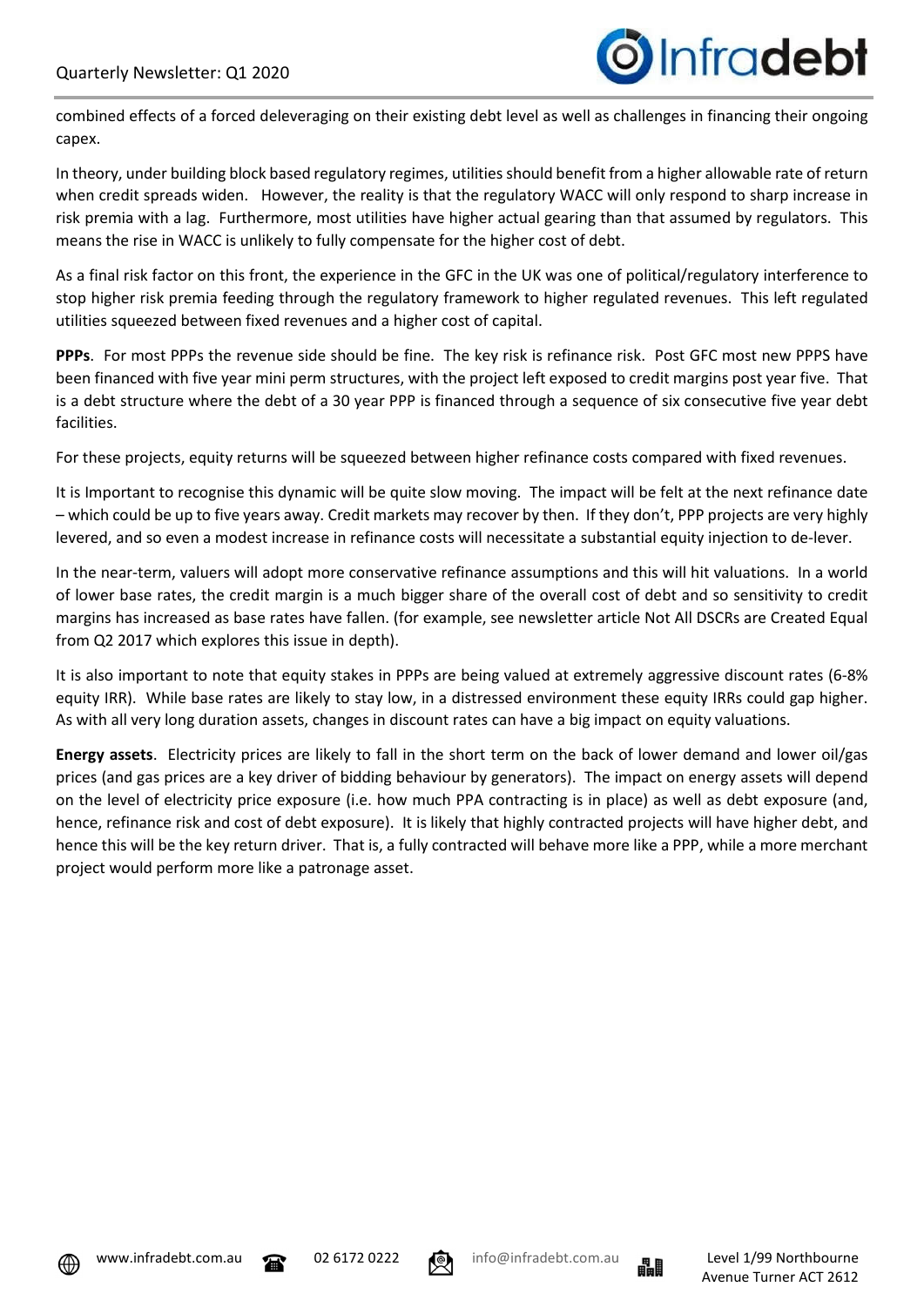

## **Signposts**



On the 23<sup>rd</sup> of January, while most of us didn't know it, China locked down the entire province of Wuhan, and the world fundamentally changed. This was the point where it was clear that COVID19 (which didn't even have its official name until 11 February) was a massive problem and was going to have global human and economic consequences. To quote Lenin "there are decades where nothing happens, and there are weeks when decades happen".

We live in these times. The implications for social cohesion and geopolitics in the years to come will be profound. The world will get through this, but it will take time. It will take longer than you think. But one thing, as investors, we should be clear about is that the investment world on the other side of this crisis will be fundamentally different to the world we have lived in for the last decade. Rules that used to work, wont. Fundamental beliefs will be upended. For almost every asset in the world, the valuation that applied on 31 December 2019 will no longer apply. It will be lower, we just don't know how much lower.

I don't know whether we are heading for a V shaped recovery or a L shaped recovery (or any other letter). I don't think anyone knows. On the most basic questions, I don't know whether the outcome of this shock, with its combination of demand and supply side elements, with the policy responses both monetary and fiscal, leads to inflation or deflation (or somehow both). I don't know whether this leads to a period of high real interest rates, or low real interest rates.

Accepting this fundamental ignorance, it is three months to our next newsletter and the team at Infradebt wanted to share some of the key indicators we will be monitoring over the period ahead that might provide some basic signposts of the direction the world is heading.

 **Credit spreads**. Don't just watch equity markets as an indicator of the mood of risk assets. Watch credit spreads – they can provide a more reliable indicator of the health of the financial system. For those without access to a Bloomberg/Eikon terminal watch some of the credit exposed ETFs such as JNK or SNRL or AGG. The St Louis FRED provides some excellent real time resources - e.g. https://fred.stlouisfed.org/series/BAMLC0A4CBBB/ - whilst these are US measures they are good proxies for